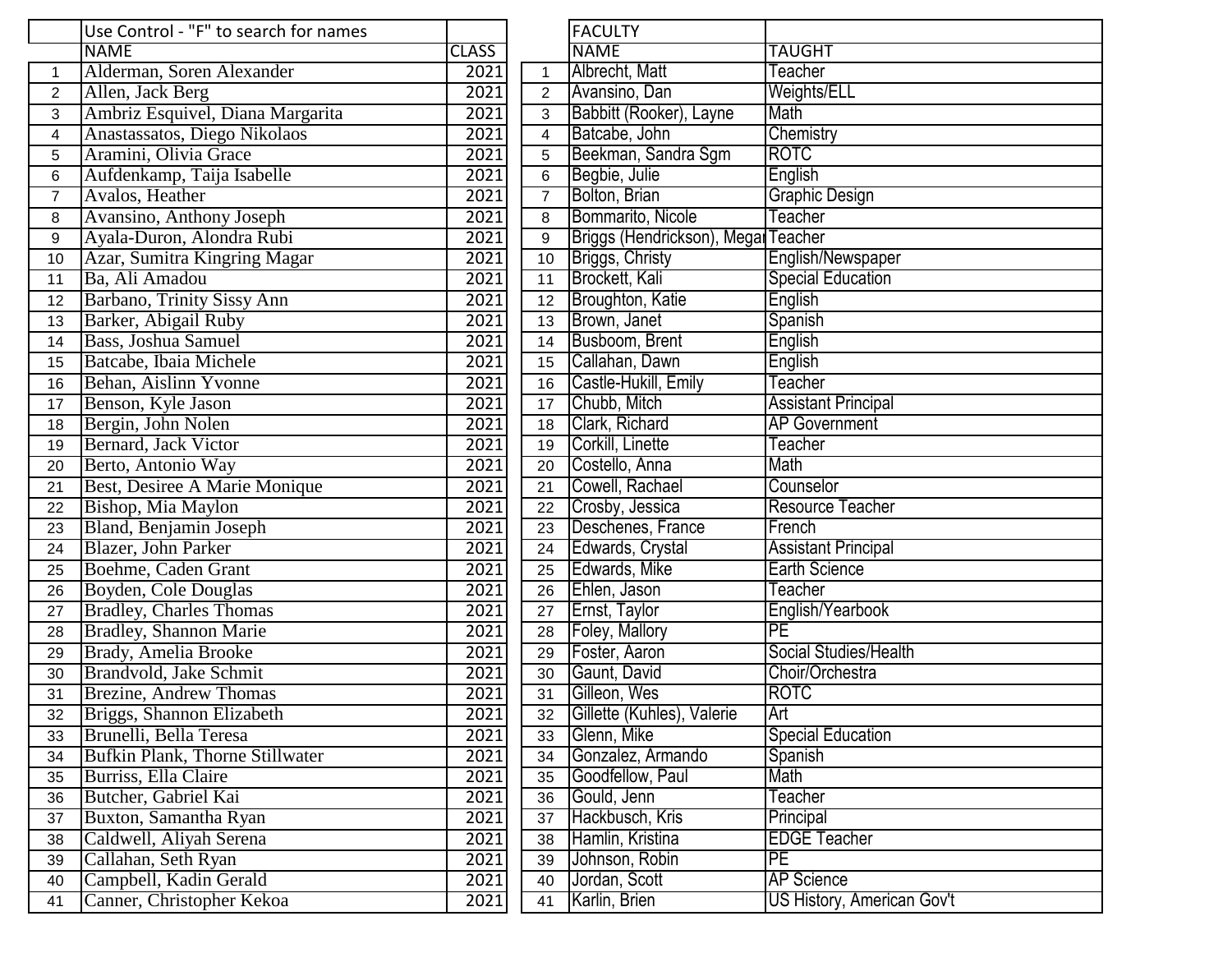| 42 | Cantera, Ella Frances         | 2021 | 42 | Kivi, Josh         | Teacher                              |
|----|-------------------------------|------|----|--------------------|--------------------------------------|
| 43 | Capuchino, Christopher Daniel | 2021 | 43 | Kruger, Krista     | Dean of Students                     |
| 44 | Carlton, Mia Isabella         | 2021 | 44 | Kuhles, Karl       | Science                              |
| 45 | Carr, Donovan John            | 2021 | 45 | Lemons, Craig      | Teacher                              |
| 46 | Casey, Andrew James           | 2021 | 46 | Lessard, Kristen   | <b>EDGE Teacher</b>                  |
| 47 | Cetovick, Aiden Scott         | 2021 | 47 | Lewis, Michelle    | Teacher                              |
| 48 | Chadwick, Elizabeth Grace     | 2021 | 48 | Liessmann, Bill    | Math                                 |
| 49 | Chaney, Cole William          | 2021 | 49 | Long, Laura        | Teacher                              |
| 50 | Chapman, Sarah Linda          | 2021 | 50 | Lucas, Trish       | <b>Biology/Environmental Science</b> |
| 51 | Cinkovich, Tobin Louis        | 2021 | 51 | Mann, Regina       | <b>Credit Recovery</b>               |
| 52 | <b>Clark, Travis Brock</b>    | 2021 | 52 | Maryott, Scott     | Teacher                              |
| 53 | Clement, Samuel Fisher        | 2021 | 53 | May, Hannah        | Teacher                              |
| 54 | Cohen, Nicholaus Robert       | 2021 | 54 | Mazzo, Gabe        | Math                                 |
| 55 | Cole, Ruby Pauline            | 2021 | 55 | Mccart, Chris      | <b>Social Strudies</b>               |
| 56 | Condon, Amaia Paige           | 2021 | 56 | Mcclellan, Brad    | English                              |
| 57 | Cordova, Ana Cristina         | 2021 | 57 | Mcgoff, Douglas    | Teacher                              |
| 58 | Cornejo, Daniela Beatriz      | 2021 | 58 | Mcninch, Leith     | <b>Special Education</b>             |
| 59 | Cortes Cabrera, Estela        | 2021 | 59 | Meinert, Mike      | Science                              |
| 60 | Cournoyer, Lucie Rose         | 2021 | 60 | Mileo, Beckah      | English/Psych                        |
| 61 | Dai, Rock Song                | 2021 | 61 | Moore, Aaron       | <b>Directed Studies</b>              |
| 62 | Dallas, Eryn                  | 2021 | 62 | Mortara, Chris     | Math                                 |
| 63 | Damon, Ethan Douglas          | 2021 | 63 | Musni, Craig       | Animation/Marketing                  |
| 64 | Danen, Jenna Mae              | 2021 | 64 | Naughton, Brad     | Math                                 |
| 65 | Davis, Aliza Elizabeth        | 2021 | 65 | Newberry, Amie     | English                              |
| 66 | Davis, Jayden Sevon           | 2021 | 66 | Nitz, Tony         | <b>Special Education</b>             |
| 67 | Davis, Kaia Monique           | 2021 | 67 | Ochs, Matt         | U.S. History                         |
| 68 | Davis, Kayla Melody           | 2021 | 68 | Osgard, Faith      | Science                              |
| 69 | De Roo, Adrianna Garyn Nicole | 2021 | 69 | Pace, Jim          | Social Studies/Athletic Director     |
| 70 | De Rosa, Ryan Francis         | 2021 | 70 | Porter, Valerie    | Biology/Anatomy/Physiology           |
| 71 | Delongchamps, Skyler Erin     | 2021 | 71 | Powers, Keri       | Math                                 |
| 72 | Deyhle, Allison Marie         | 2021 | 72 | Puzey, Samantha    | <b>Physical Science</b>              |
| 73 | Deyhle, Emily Claire          | 2021 | 73 | Rahming, Ashleigh  | <b>Health Science</b>                |
| 74 | Dilles, Elias Jean Pierre     | 2021 | 74 | Ramsey, Marie      | English                              |
| 75 | Douglas, Cora Lynn            | 2021 | 75 | Robison, Rachel    | Teacher                              |
| 76 | Drucker, Casey Derek          | 2021 | 76 | Rodriguez, Sue     | Teacher                              |
| 77 | Dubois, Harland James         | 2021 | 77 | Ross, David        | Government/U.S. History              |
| 78 | Dunn, Jocelyn Anna            | 2021 | 78 | Ryan, Kristin      | English                              |
| 79 | Dyer, Lydia Catherine         | 2021 | 79 | Salgado, Teri      | Assistan Principal                   |
| 80 | Dyrr, Nicholas Clayton        | 2021 | 80 | Sarafolean, Nicole | <b>ROTC</b>                          |
| 81 | Eaton, Berkley Scott          | 2021 | 81 | Scichilone, Traci  | <b>Web Design</b>                    |
| 82 | Edsall, Ashby Birk            | 2021 | 82 | Shoolroy, Aaron    | Science                              |
| 83 | Elliott, Eva Grace            | 2021 | 83 | Shoolroy, Theresa  | Teacher                              |
| 84 | Elliott, Piper Rae            | 2021 | 84 | Vanderpool, Jenn   | Teacher                              |
|    |                               |      |    |                    |                                      |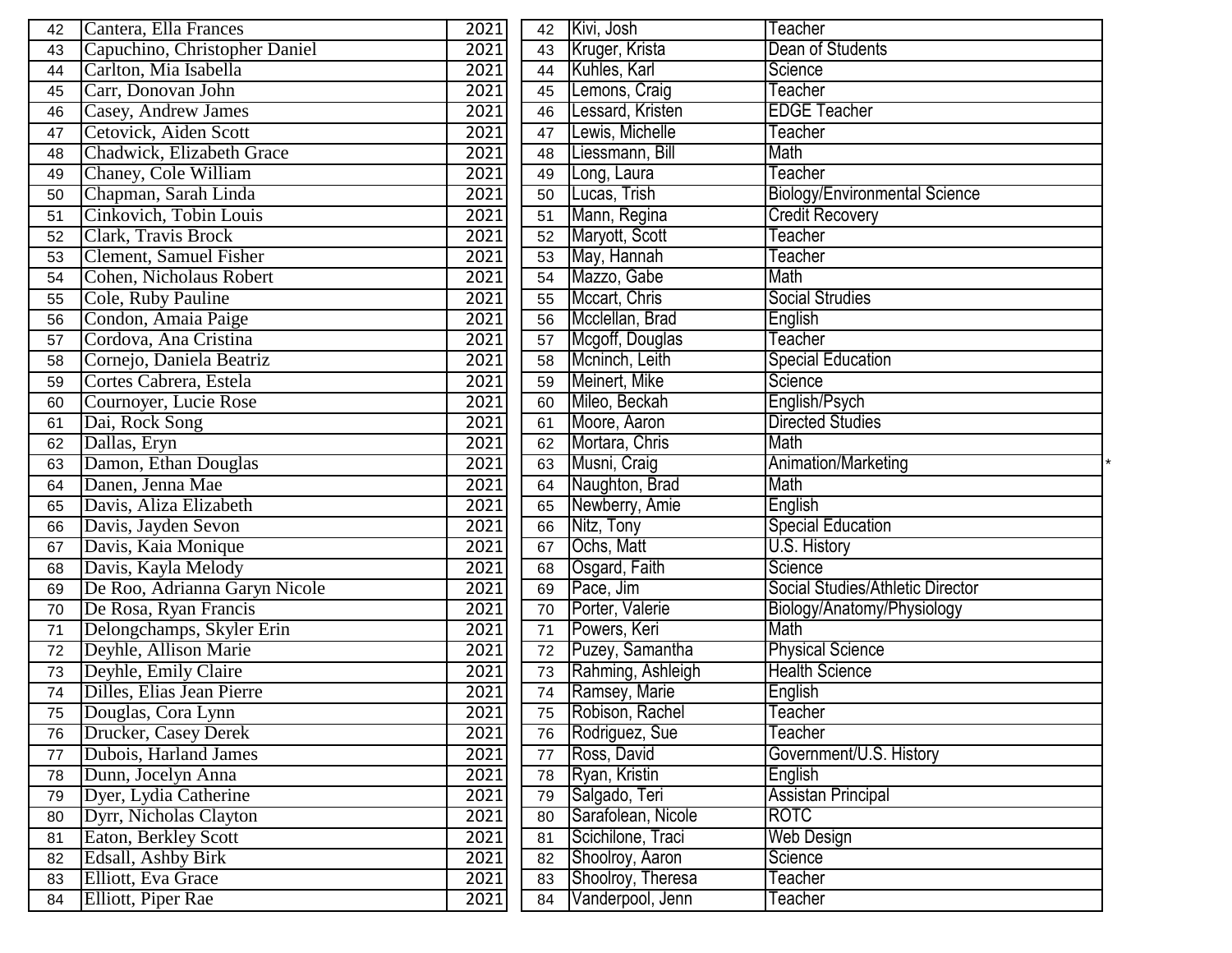| 85  | Epulef Antinao, Javiera Jesus     | 2021 | 85 | Worthen, Bryon | Math |
|-----|-----------------------------------|------|----|----------------|------|
| 86  | Erkan, Jack Loren                 | 2021 |    |                |      |
| 87  | Ernest, Elizabeth Madeleine       | 2021 |    |                |      |
| 88  | Etnyre, Samantha Marie            | 2021 |    |                |      |
| 89  | Farias, Lukas Massing             | 2021 |    |                |      |
| 90  | Farlow, Aodan Theodore            | 2021 |    |                |      |
| 91  | Feyersinger, Daniel Klaus Adam    | 2021 |    |                |      |
| 92  | Fields, Phillip Mcqueen           | 2021 |    |                |      |
| 93  | Fierstein, Samuel Frederick       | 2021 |    |                |      |
| 94  | Findley, Paul Andrew              | 2021 |    |                |      |
| 95  | Fong, Drew David                  | 2021 |    |                |      |
| 96  | Fowler, Alyeksandria Antonina     | 2021 |    |                |      |
| 97  | Francis, Kaleb William            | 2021 |    |                |      |
| 98  | Francki, Hazel Enid               | 2021 |    |                |      |
| 99  | Friedrichsen, Logan Peter         | 2021 |    |                |      |
| 100 | Funke, Bethany Grace              | 2021 |    |                |      |
| 101 | Galeoto, Giovanni Dante           | 2021 |    |                |      |
| 102 | Galvez, Luis Miguel Tan           | 2021 |    |                |      |
| 103 | Galvin, Kaylin Mckenzie           | 2021 |    |                |      |
| 104 | Ganchan-Romero, Matteo Creed      | 2021 |    |                |      |
| 105 | Gandara, Javier                   | 2021 |    |                |      |
| 106 | Gant, Amanda Jordan               | 2021 |    |                |      |
| 107 | Garcia, Jose Alejandro            | 2021 |    |                |      |
| 108 | Garcia, Joshua Samuel             | 2021 |    |                |      |
| 109 | Garcia Monroy, Melany Gissell     | 2021 |    |                |      |
| 110 | Garcia, Tylor Rodrigo             | 2021 |    |                |      |
| 111 | Garcia Vidaca, Araceli            | 2021 |    |                |      |
| 112 | Gerard, Matthew Hart              | 2021 |    |                |      |
| 113 | Gibson, Kira Marie                | 2021 |    |                |      |
| 114 | Giesinger, Ian Michael            | 2021 |    |                |      |
| 115 | Giritharan, Varun                 | 2021 |    |                |      |
| 116 | Gonzalez Garcia, Joanna Guadalupe | 2021 |    |                |      |
| 117 | Gorospe, Khelly Jae               | 2021 |    |                |      |
| 118 | Grant, Dasha Taneea               | 2021 |    |                |      |
| 119 | Green, Angelina Marie             | 2021 |    |                |      |
| 120 | Grogan, Avery Joan                | 2021 |    |                |      |
| 121 | Guerrero, Angelina Lisette        | 2021 |    |                |      |
| 122 | Guidas, Savanna Marin             | 2021 |    |                |      |
| 123 | Guinan, Oliver Declan             | 2021 |    |                |      |
| 124 | Guinn, Ryan Mitchell              | 2021 |    |                |      |
| 125 | Gunter, Ashleigh Janene           | 2021 |    |                |      |
| 126 | Guy, Brien Edward                 | 2021 |    |                |      |
| 127 | Hale, Katie Bonnie                | 2021 |    |                |      |

| 85 | Worthen, Bryon | Math |
|----|----------------|------|
|    |                |      |
|    |                |      |
|    |                |      |
|    |                |      |
|    |                |      |
|    |                |      |
|    |                |      |
|    |                |      |
|    |                |      |
|    |                |      |
|    |                |      |
|    |                |      |
|    |                |      |
|    |                |      |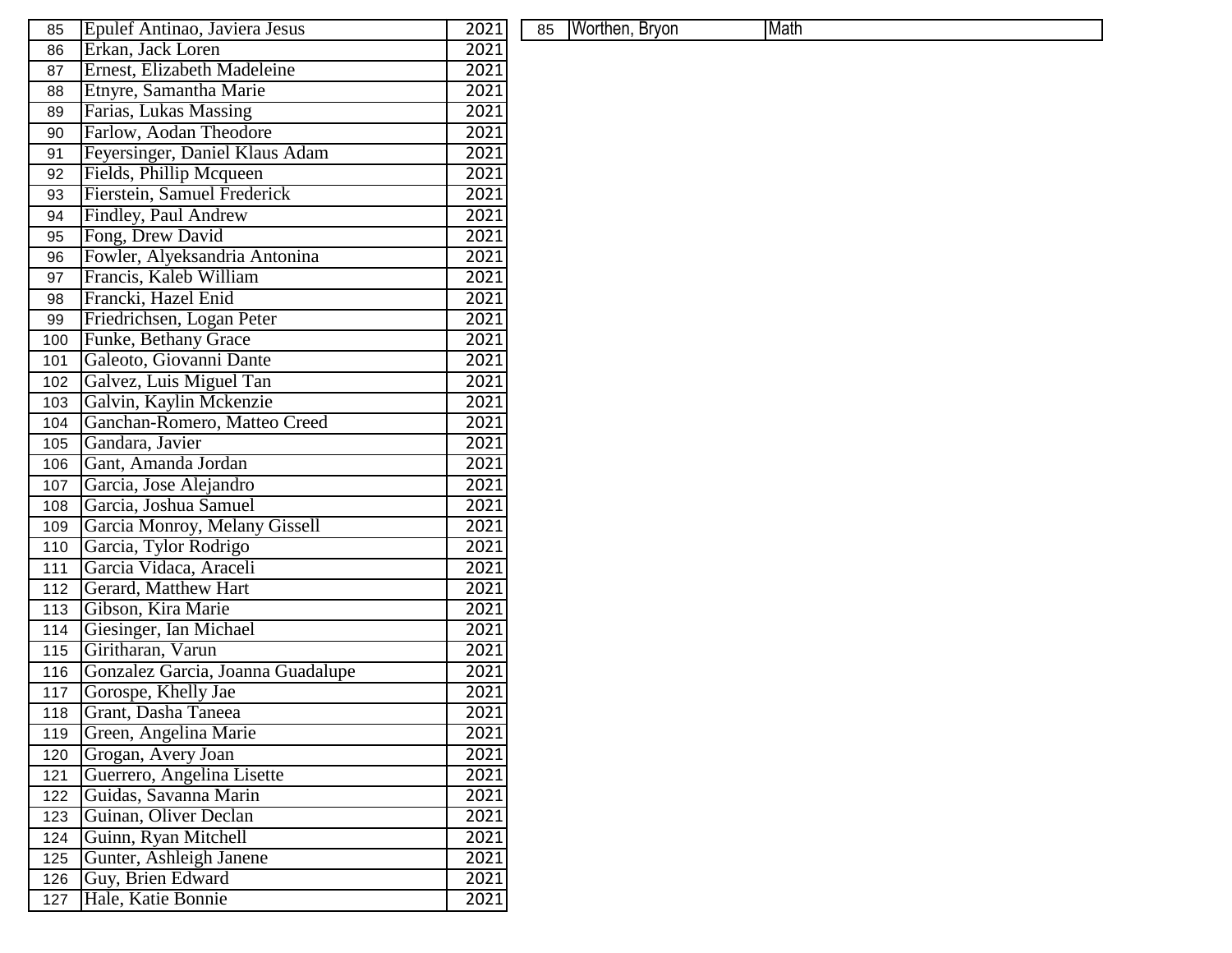| 128 | Hall, Blair Elizabeth     | 2021 |
|-----|---------------------------|------|
| 129 | Hamilton, Nicholas Steven | 2021 |
| 130 | Hamilton, Noelle Denali   | 2021 |
| 131 | Harris, Delaney Maria     | 2021 |
| 132 | Harris, Marquis Xavier    | 2021 |
| 133 | Hart, Leiah Jade          | 2021 |
| 134 | Haw, Keely Brunke         | 2021 |
| 135 | Henderson, Zachary Robert | 2021 |
| 136 | Hickman, Jasmine Julia    | 2021 |
| 137 | Hicks, Ashlen Elizabeth   | 2021 |
| 138 | Hilden, Riley Heaney      | 2021 |
| 139 | Hill, Sophia Marie        | 2021 |
| 140 | Hill, Zachary John        | 2021 |
| 141 | Hobson, Luke Andrew       | 2021 |
| 142 | Holmes, Isabella Sofia    | 2021 |
| 143 | Hooker, Zachary Carter    | 2021 |
| 144 | Hoover, Jodie Sophia      | 2021 |
| 145 | Hu, Valerie               | 2021 |
| 146 | Hull, Chloe Michelle      | 2021 |
| 147 | Humes, Alex Michael       | 2021 |
| 148 | Hunt, Lauren Michelle     | 2021 |
| 149 | Hunt, Tyler Andrew        | 2021 |
| 150 | Hurley, Presley James     | 2021 |
| 151 | Ingram, Cameryn Erin      | 2021 |
| 152 | Jackson, Dylan David      | 2021 |
| 153 | Jatiket, Sirawan          | 2021 |
| 154 | Jay, Jackson Donovan      | 2021 |
| 155 | Jefferson, Isaiah Antonio | 2021 |
| 156 | Johns, Juliana Nina       | 2021 |
| 157 | Johnson, Ashley Camille   | 2021 |
| 158 | Jones, Camille Pearl      | 2021 |
| 159 | Jovel, Kristopher Steve   | 2021 |
| 160 | Kay, Madilyn Rose         | 2021 |
| 161 | Keal, Conlin Frederic     | 2021 |
| 162 | Keane, Tristan Michael    | 2021 |
| 163 | Kess, Ashley Elizabeth    | 2021 |
| 164 | Khundkar, Hridika         | 2021 |
| 165 | King, Ian Gordon          | 2021 |
| 166 | Knuf, Emma Marie          | 2021 |
| 167 | Koenig, Kaden Jace        | 2021 |
| 168 | Kominsky, Kayla Rose      | 2021 |
| 169 | Krompetz, Cassidy Jean    | 2021 |
| 170 | Lagreca, Kylan Daniel     | 2021 |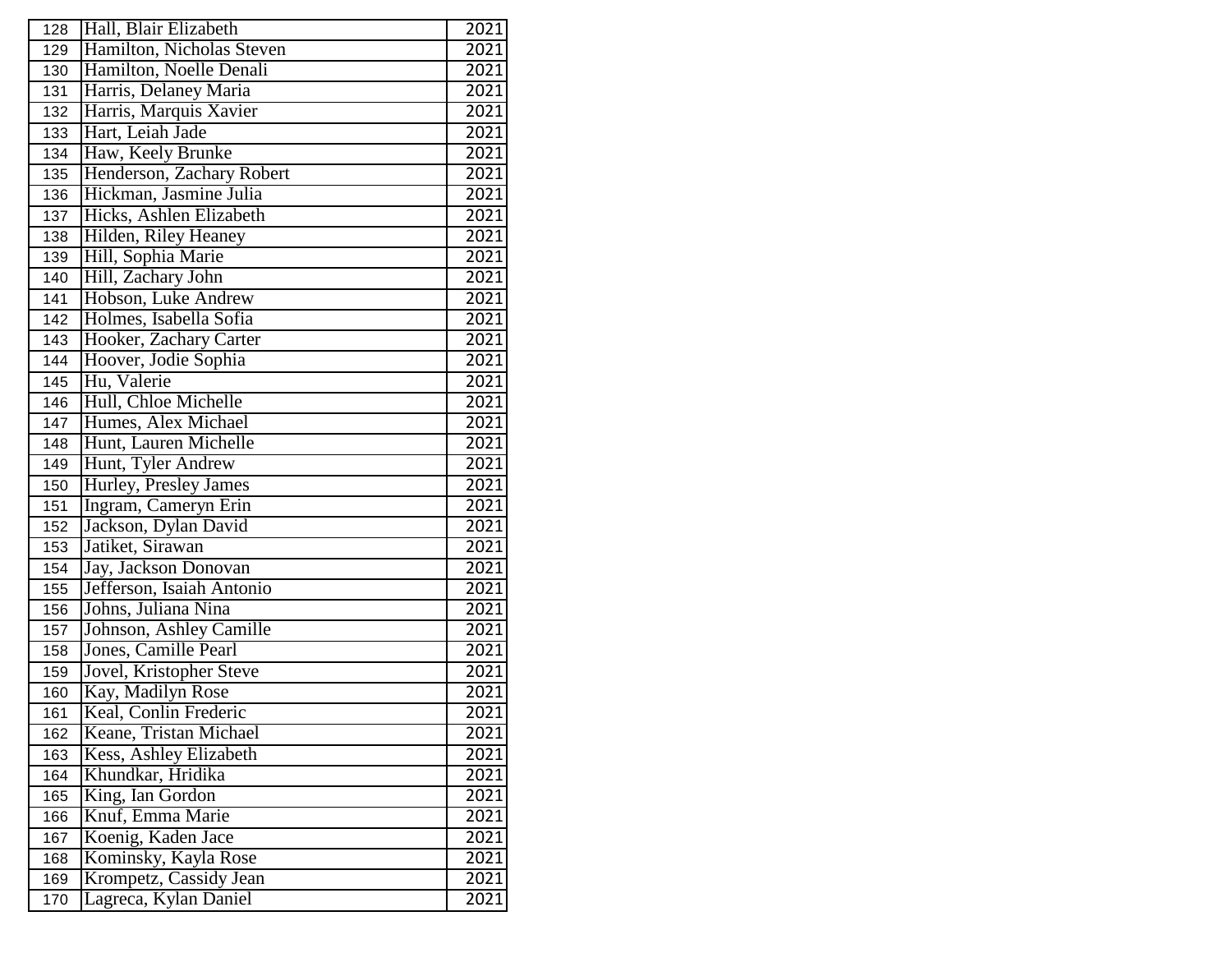| 171 | Lamerdin, Brooke Elizabeth      | 2021 |
|-----|---------------------------------|------|
| 172 | Lancaster, Mykaila Rochelle     | 2021 |
| 173 | Landers, Arianne C              | 2021 |
| 174 | Lara Organes, Evelyn            | 2021 |
| 175 | Layfield, Aidan James           | 2021 |
| 176 | Lazaro, Alyssa                  | 2021 |
| 177 | Lee, Ricki Jean Aslea           | 2021 |
| 178 | Leyton Jr, Joseph Robert        | 2021 |
| 179 | Lin, Jie Yu                     | 2021 |
| 180 | Lindloff, Connor Eric           | 2021 |
| 181 | Long, Brendan Douglas           | 2021 |
| 182 | Long, Caroline Rose             | 2021 |
| 183 | Lough, Miles William            | 2021 |
| 184 | Louis, Bensael Shadrac          | 2021 |
| 185 | Luciano, Sophia Rose            | 2021 |
| 186 | Lugo, Naidelyn                  | 2021 |
| 187 | Luna Jimenez, Haide             | 2021 |
| 188 | Mack, Gia Anais                 | 2021 |
| 189 | Macleod-Colvin, Kadyn Shea      | 2021 |
| 190 | Magruder, Michael David         | 2021 |
| 191 | Marquez-Ortiz, Daniel           | 2021 |
| 192 | Masegian, Claire Elizabeth      | 2021 |
| 193 | Mayer, Ann Scarlett             | 2021 |
| 194 | McDonald, Scott David           | 2021 |
| 195 | McGinnes, Jordan Gerald         | 2021 |
| 196 | McGwire, Gracen Dawn            | 2021 |
| 197 | McNary, Megan Nichole           | 2021 |
| 198 | Medeiros, Robert David          | 2021 |
| 199 | Mellison, Samantha Jo           | 2021 |
| 200 | Messer, Kelly Barbara           | 2021 |
| 201 | Miercort, Roger Joshua Shrigley | 2021 |
| 202 | Miller, Emily Ann               | 2021 |
| 203 | Miller, James Franklin          | 2021 |
| 204 | Moore, Jordan Dylan             | 2021 |
| 205 | Morandi, Joshua Joseph          | 2021 |
| 206 | Morgan, Katryna Anh-Dao         | 2021 |
| 207 | Morrell, Keith Ryan             | 2021 |
| 208 | Morris, Brynn Auden             | 2021 |
| 209 | Morris, Nathaniel Rea           | 2021 |
| 210 | Motter, Dominic Laurence        | 2021 |
| 211 | Munninger, Gabriel Bradford     | 2021 |
| 212 | Munson, Kevin Harris            | 2021 |
| 213 | Murray, John Thomas             | 2021 |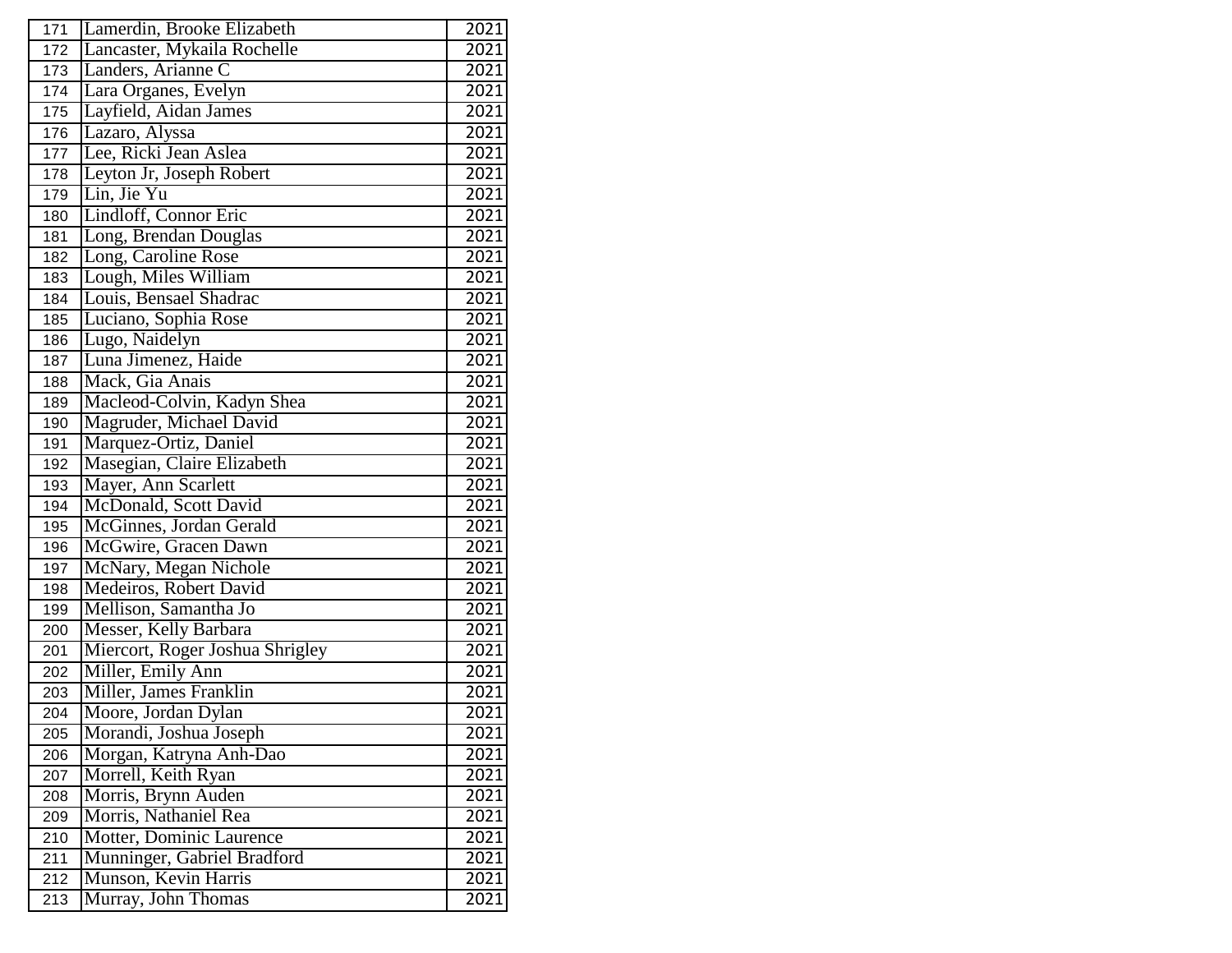| 214 | Nady, Creighton Jack              | 2021 |
|-----|-----------------------------------|------|
| 215 | Nakagawa, Keona Kealohapau'ol     | 2021 |
| 216 | Nebesky, Sophia Grace             | 2021 |
| 217 | Neff, Sydney Elizabeth            | 2021 |
| 218 | Nurre, Michael David              | 2021 |
| 219 | Nutter, Emily Jean                | 2021 |
| 220 | O'Neal, Jherrea Suemae Dominique  | 2021 |
| 221 | Onofre Jimenez, Litzy             | 2021 |
| 222 | Osgard, Scott Gary                | 2021 |
| 223 | Pak, Joy                          | 2021 |
| 224 | Palomares Claudio, Jessica Naomie | 2021 |
| 225 | Park, Natan Jeoh                  | 2021 |
| 226 | Parker, Celeste Andrea            | 2021 |
| 227 | Partida Santos, Adamaris Sharai   | 2021 |
| 228 | Patton, Alexa Doris               | 2021 |
| 229 | Paul, Tarin Alexandra             | 2021 |
| 230 | Peak, Emma Olivia                 | 2021 |
| 231 | Pekkonen, Kaleena Lani Bernice    | 2021 |
| 232 | Perkinson, Casalyn Nicole         | 2021 |
| 233 | Pitha, Jason Ryan                 | 2021 |
| 234 | Player, Trenton Austin            | 2021 |
| 235 | Pollard, Harley James             | 2021 |
| 236 | Powers, Nikolas Patrick           | 2021 |
| 237 | Pyles, Carolyne Christine         | 2021 |
| 238 | Ralston, Chase Charles-Richard    | 2021 |
| 239 | Ramirez, Ethan Cruz               | 2021 |
| 240 | Rehan, Soha                       | 2021 |
| 241 | Rendon Lopez, Betssy Karely       | 2021 |
| 242 | Riar, Parveen Kaur                | 2021 |
| 243 | Rich, Kamden Andrew               | 2021 |
| 244 | Richmond, Elizabeth Dawn          | 2021 |
| 245 | Rico Olea, Melanie                | 2021 |
| 246 | Ringkob, Ashton Adams             | 2021 |
| 247 | Rockwell, Jackson Blaine          | 2021 |
| 248 | Romine, Michael Patrick           | 2021 |
| 249 | Rosevear, Amelia Ann              | 2021 |
| 250 | Rubins, Richard Darrel            | 2021 |
| 251 | Ruiz, Enrique                     | 2021 |
| 252 | Runyan, Elliott Andrew            | 2021 |
| 253 | Salinas Vazquez, Francisco Yahir  | 2021 |
| 254 | Sapperstein, Lauren Elyse         | 2021 |
| 255 | Sawrie, Harrison Mccauley         | 2021 |
| 256 | Sawrie, Zach Mccauley             | 2021 |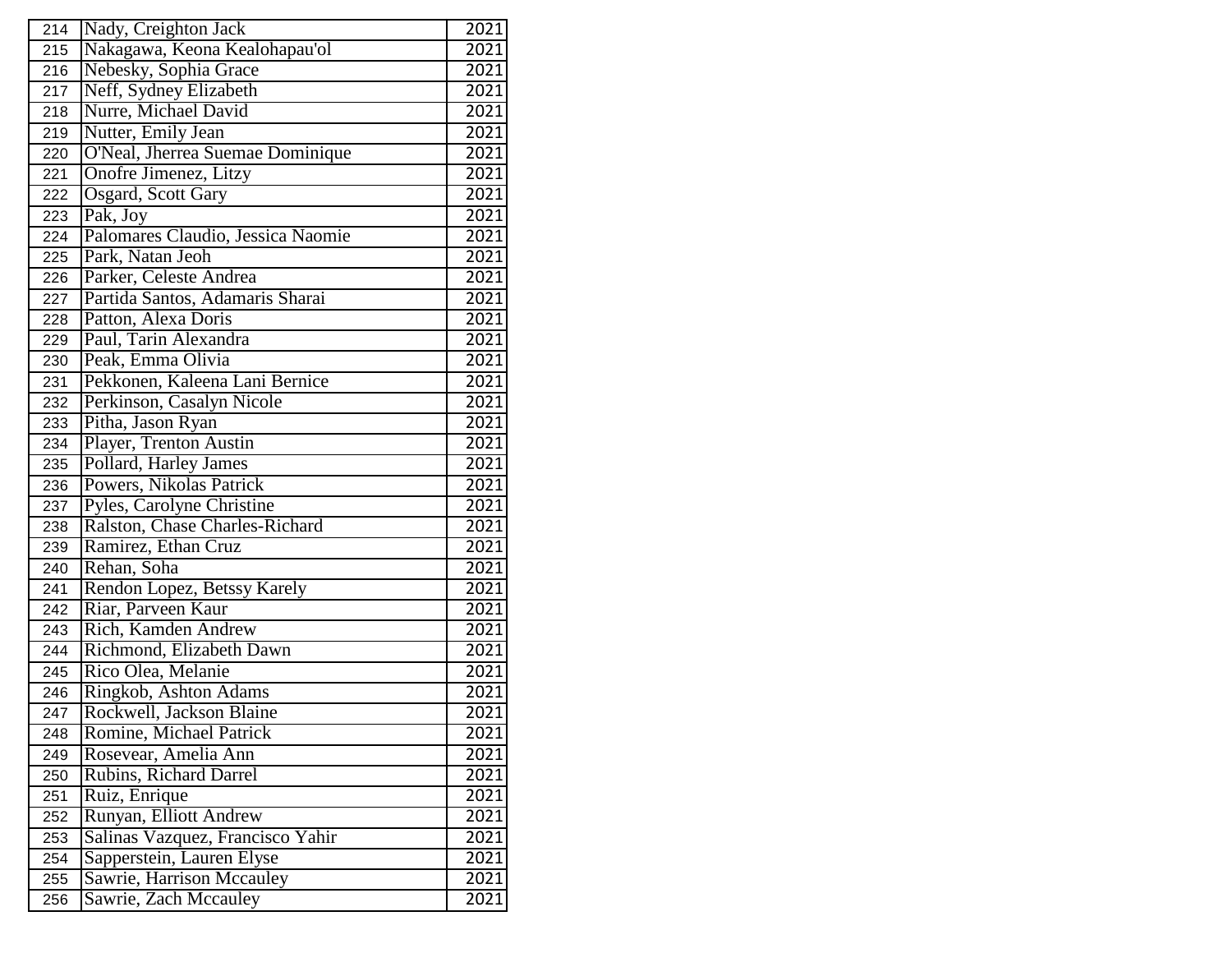| 257 | Schaeffer, Caleb Michael            | 2021              |
|-----|-------------------------------------|-------------------|
| 258 | Schoen, Riley Grace                 | 2021              |
| 259 | Schricker, Ryan Gerald              | 2021              |
| 260 | Shah, Hassaan Hussain               | 2021              |
| 261 | Shahed, Sharar                      | 2021              |
| 262 | Sharp, Zachary James                | 2021              |
| 263 | Shipman, Sean David                 | 2021              |
| 264 | Simon, Joseph Jary                  | 2021              |
| 265 | Sloane, Ava Catherine Belle         | 2021              |
| 266 | Smerdon, Penelope Jaymes            | 2021              |
| 267 | Smith, Kyleah Nicole                | 2021              |
| 268 | Smith, Samantha Ruth Ann            | 2021              |
| 269 | Smith, Samuel Brian                 | 2021              |
| 270 | Spencer, Virginia Ann               | 2021              |
| 271 | Starman, Jake Randall               | 2021              |
| 272 | Starostka, Lucas Jacob Warren       | 2021              |
| 273 | <b>Stempeck, Leonard Charles</b>    | 2021              |
| 274 | <b>Stocking, Christopher Arturo</b> | 2021              |
| 275 | <b>Stokes, Carter Reese</b>         | 2021              |
| 276 | Stovak, Nate Ryan                   | 2021              |
| 277 | Strand, Lina Alette                 | 2021              |
| 278 | <b>Stutler, Bailey Claire</b>       | 2021              |
| 279 | Sullivan, Leigh Katherine           | 2021              |
| 280 | Sweeney, Myles Daniel               | 2021              |
| 281 | Tabet, Nicholas Christian           | 2021              |
| 282 | Tambo, Alaire Pearl-Asia            | 2021              |
| 283 | Thandi, Simran Kaur                 | 2021              |
| 284 | Thomas, Lucy O                      | 2021              |
| 285 | Tolles, Mia Sarah                   | 2021              |
| 286 | Tolotti, Kevin Eugene James         | 2021              |
| 287 | Torvinen, Jack Henry                | $\overline{20}21$ |
| 288 | Tresidder, Ashley Marie             | 2021              |
| 289 | Trujillo-Bright, Mark Ryan          | 2021              |
| 290 | Trumble, Stephen Royce              | 2021              |
| 291 | Tsung, Lauren Liyi                  | 2021              |
| 292 | Twedt, Elenora Daisy                | 2021              |
| 293 | Valdez, Sage Nicholas               | 2021              |
| 294 | Valentin, Hunter Antonio            | 2021              |
| 295 | Vallarino, Gianni Antonino          | 2021              |
| 296 | Vallejo, Evelyn                     | 2021              |
| 297 | Valory, Brannock Alistair           | 2021              |
| 298 | Velasquez, Ozzy Valo                | 2021              |
| 299 | Verdin Magana, Felipe               | 2021              |